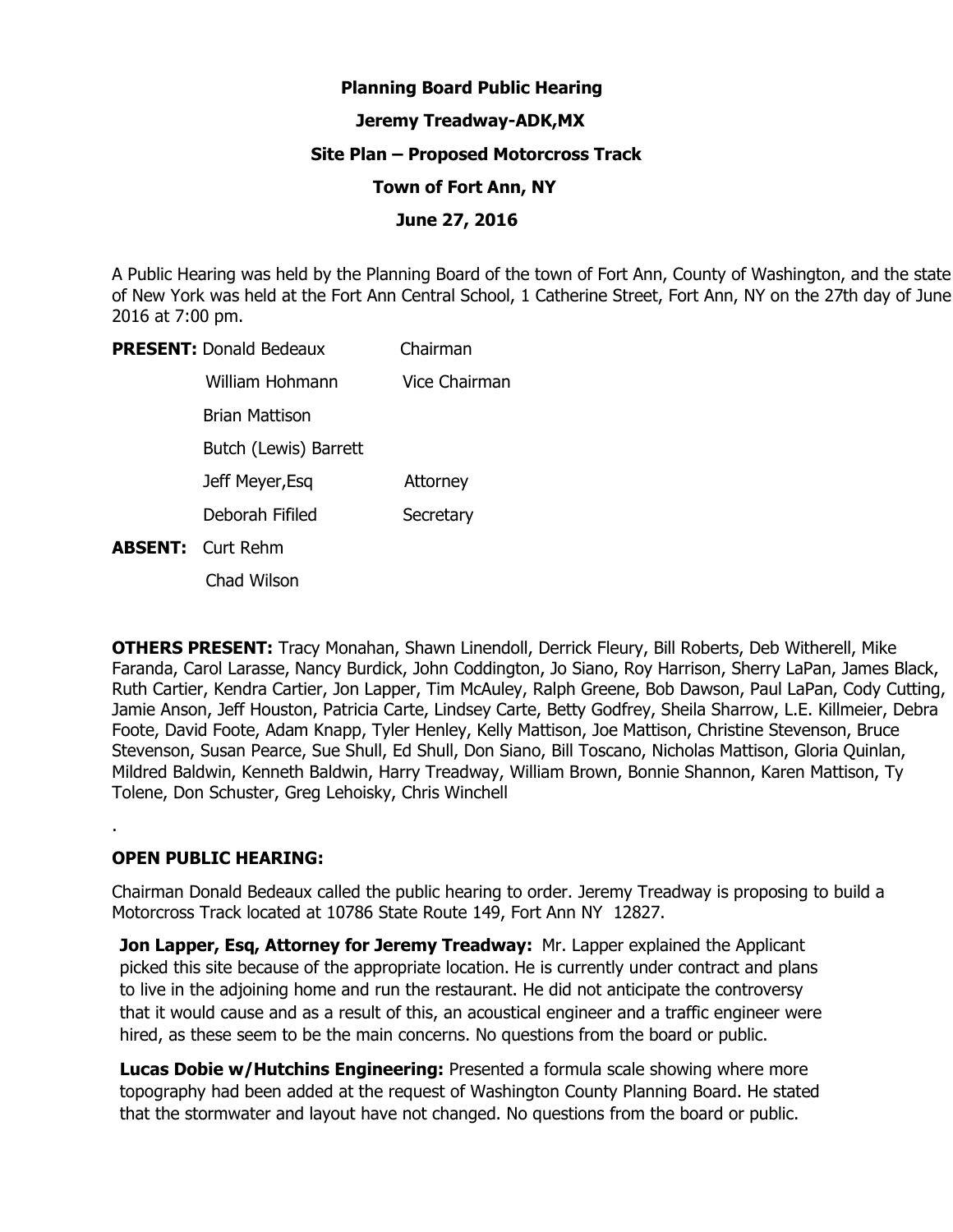**Ken Wersted w/Creighton Manning:** Presented the findings of the traffic impact study. This finding is available upon request. No questions from the board or public.

**Rodney Aldrich w/Sterling Environmental Engineers:** Presented the findings of the sound impact study. This finding is available upon request. Chairman Bedeaux questioned where the 2 locations were that were done. William Hohmann questioned the proposed berm. Chairman Bedeaux asked what was used to get sound decibels, a motorcycle?

**The Board had questions for Jeremy Treadway/Applicant:** Chairman Bedeaux-When project was first started it was to run Thursday-Sunday, now it is Wednesday-Sunday. Jeremy- it was always his intention to run Wednesday-Sunday. Track will open in AM and be open thru-out the day. There will be rest periods and break periods, such as 25 minutes, then break. No facility runs 11 hours. Most races on the weekends are done by 3:00pm. At this point the original application was found that states Thursday-Sunday. Jeremy agreed to stick to Thursday thru Sunday. Williams Hohmann- How many motorcycles on the track? If you have 6 or 7 on the track, what happens if there are 8 in the field causing extra noise? Jeremy- yes there will be extra noise, but for insurance purposes you cannot ride thru the parking lot, only in the track area. Who polices the noise (such as no muffler)? Jeremy will be on the area 24/7 and will police the noise along with up to 14 employees he will have. His end goal is to be a reputable facility up to AMA standards. How many motorcycles does he expect on a Saturday race day? He hopes for 20-30 in the beginning. Race day will be Saturday and maybe Sunday.

How many spectators? On a large weekend 100 would make him happy. The parking issue was also raised. Jeremy does not anticipate this to be a problem.

# **Floor opened to the public for comment:**

Michael Borgos/Attorney from Queensbury, representing several residents of 149 in the area surrounding this propery- pleased to see the Applicant is heeding the advice and suggestions of the County Planning Board to have a rigorous sound and traffic study done. However, he is disappointed that it was not submitted in enough time for the planning board and the public at large to see a copy before the public hearing. He suggests that the public hearing be kept open so everyone can digest the materials in there and provide comment in the future. He understands the Applicant for business purposes would like to have this approved, but this is an Application of a large magnitude and deserves to have a thorough review. He also is of the understanding that the planning board rules and policies require a review by the town engineer for comment by him as well. His concerns are number of people attending, parking and its impact, stormwater, the standards of the trailers being towed by the pick-up trucks, and the traffic on 149.

Dave Shalamar- been involved with motorcross his whole life. A first rate facility is being built, lot of money in this sport and a lot of supervision. They are a good group of people and the area will benefit greatly.

Timothy McAuley/Environmental Consultant- sits on several panels for the National Academy of Sciences in Washington, and the Senate advisory committee that reports to Congress. Has first hand experience to sit behind closed doors to review traffic, air pollution and noise standards. The traffic study is limited. It does not take into account holiday traffic, heavy traffic on the weekends in the summer, 18-wheelers, etc. As for the noise, he feels this was inadequately done. Noise levels will be higher than projected. Other noise in the area was not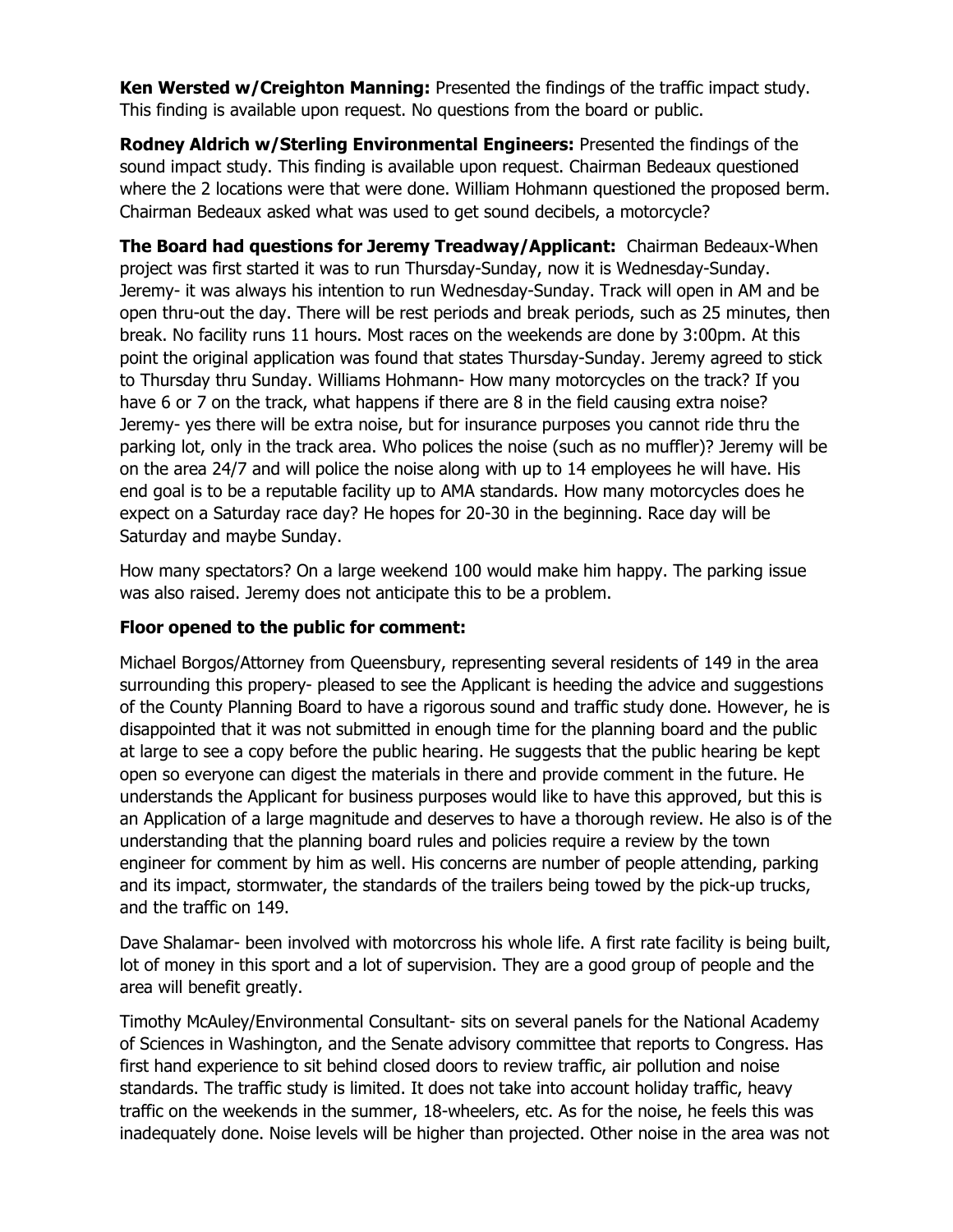included. Also wind changes noise and no study was done in the evening. Study has significant gaps in it. The impact on the environment has not been studied. Whose monitoring the gas source that is brought in, oil and gas leaks on the track. A study needs to be.done on the restaurant also. That will present a health hazard also. People are only being provided with a fraction of the information.

David Foote- 35 Tupper Way, stated he is a Physician who will provide medical information on noise, hydro-carbons and dust. People's health is at risk. 1. Noise: once you go over 85 decibels the body starts to have health issues. Poor sleep, anxiety, heart issues and diabetes. It should be moved from the residential area because sound travels in real life more than you would think. 2. Hydro-carbons: known carcinogens that cause heart and lung disease. 3. Dust: which has not yet been addressed can lead to asthma. He has addressed the dust to the DEC. Lastly, he noted that he is the village health official and he would like the board to consider the health issues of the people living in the area.

Lindsey Carte- 10662 State Route 149, strongly opposes the track. There are approximately 25 homes in a 3,500' radius. The excessive noise generated by up to 20-30 motorcycles racing for, regardless of what is said, up to 11 hours a day, would be a detriment to the homeowners of the adjoining property and lower their property value if they decide to sell. Fortunately in 1990 the people of Fort Ann proposed and passed Local Law #4 which sets forth rules the planning board needs to follow when reviewing site plan reviews. Section 7 states when considering the approval of a site plan, the planning board shall take into consideration the public health, safety and general welfare for the comfort and convenience of the public in general and the residents of the immediate neighborhood in particular and shall find that the proposed development meets all the requirements of this local law. Paragraph J states that protection of the adjacent properties against noise, glare and unsightliness and other objectionable features. This section clearly does not provide for a motorcross to be built next to existing houses. The planning board should look out for the local citizens and particularly this local law and not approve this.

Bill Roberts, Hadlock Pond Road- raced motorcross 20 years ago. Never a house in site when he raced. Always out in the boondocks. It's a good idea, but a bad location.

Nancy Burdick, 5447 Firehouse Way- states there is no noise ordinance in this town. She has dealt with this with Darlene Dumas and Ritchie Moore. If you have a town with no ordinance, there is nothing the sheriff's office can do for you. So this planning board needs to set a noise ordinance.

Joanne Siano, 10670 State Route 149- she has concerns on the impact of the fire department and the rescue squad. If they are at the track dealing with fires, oil spills, accidents they will not be available for the Town for fires, car accidents and illnesses. They will not be available for Town emergencies. Please consider this aspect very carefully.

Don Schuster, West Road- people never complained about Schermerhorn. They bring uncovered tractor trailers and tandem trucks onto 149. Or the airport, they are now advertising sky diving and helicopter rides. Or the recycling plant. No one ever complained about them. But now we are complaining about a new business.

Carol Lagrasse, PO Box 75 Stony Creek- President of the Property Rights Foundation of America. She also said she is a volunteer. She feels people are trying to hang onto the past and claim something like this will change their bucolic atmosphere. She thinks this will be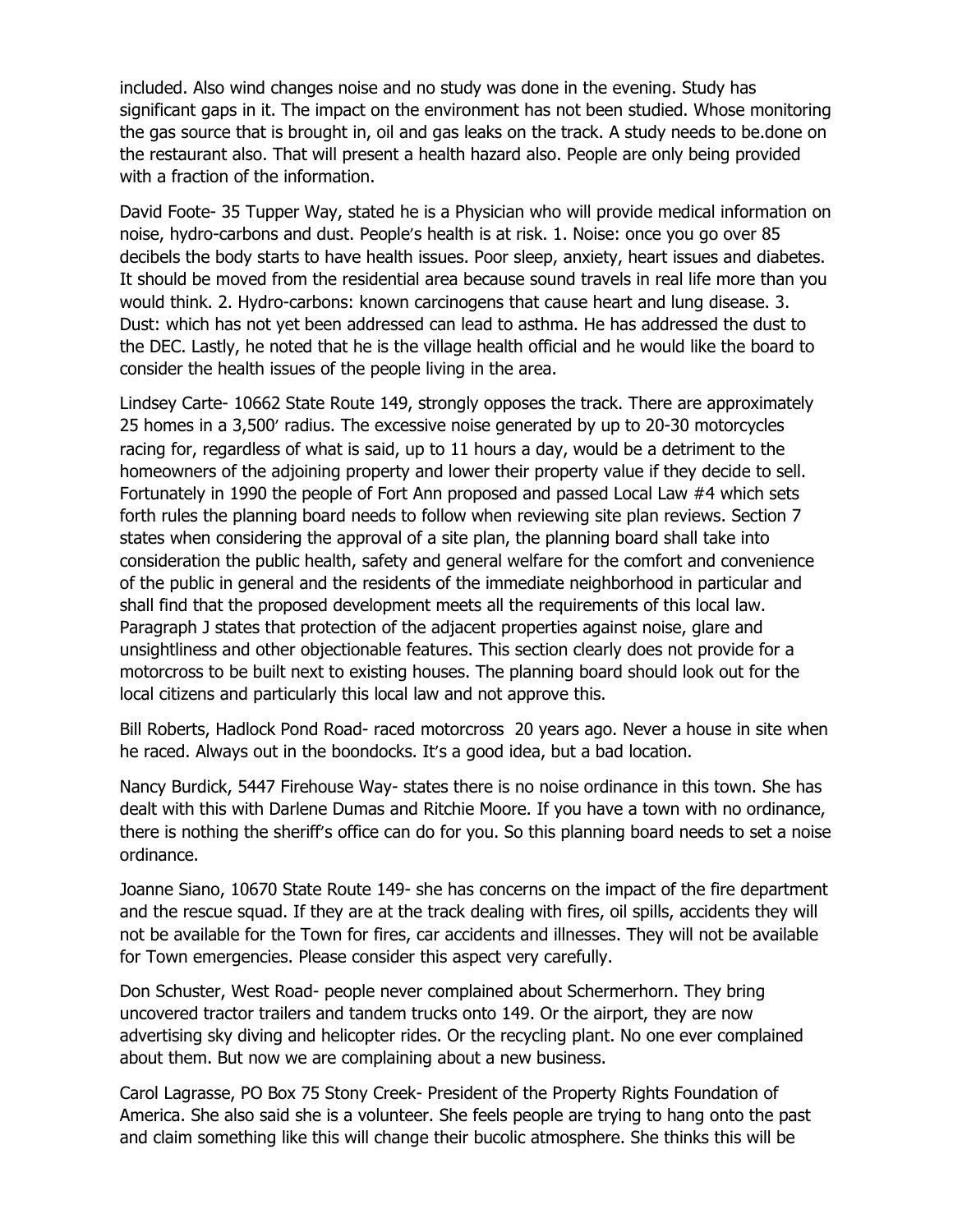exciting for the town. And yes there is a danger, but there is a danger to any sport. She said this is a fine planning board, and she wishes you well.

David Shulmar- was not going to speak. Said the guy from Washington still doesn't have it right. He heard that recommendations were required. Doesn't know Jeremy, but he went and had these studies done. Said he is a fireman, and there isn't a fireman in this community that wouldn't welcome more business. He also is a pilot, and the helicopters that fly out of the airport create more noise. This is a young guy that wants to bring more business to the town, so maybe these concerned citizens should sit down with him to see how can be worked out and welcome him. Motorcross is one of the top three most demanding sports. Said Jeremy is doing it right, building a top-notch facility and would love to bring his son here to ride.

James Anson, 3379 Fisher Hill Mineville- has no degree, but has common sense. Followed Jeremy from afar for years. He is intelligent, a perfectionist, and has a big heart and will not attach his name to anything that is not top-notch. Helped him get his start in motorcross. Motorcross is a life style. Very family oriented sport. We need to sacrifice this for the kids. Can't lose sight of this.

Bonnie Shannon, 37 Goodman Road- nurse at Glens Falls Hospital. Upset that Treadway is using the term guinea pig. Tired of pulling off Goodman Road and back onto it. She could move, but loves where she lives. Upset that the measurements were for only 2 locations. Doesn't feel that is acceptable. Since Hadlock Dam broke, forestry is damaged and noise is louder. She is just asking that you consider the quality of life to the people that live in the vicinity as well as the safety of those that have to pull out onto 149 where there could be up to 275 motorcross people and their fans. Please take that into consideration.

Ralph Greene Jr., 10680 State Route 149- concerned citizen of Fort Ann. Life-long resident. Acquired property in 1983, with the help of family and friends, built home in 1988. Takes great pride in home, enjoys quiet. The constant noise will interfere with their peace and quiet. They will no longer be able to enjoy cookouts, gardening or relaxing by their pools. Thanked the board for listening.

Debbie Allen, Goodman Road- moved to her house six months ago. Concerned about the noise and the ability to sell her home. Most people looking to buy a home would not live here. Thank you

Roy Harrison, Copeland Pond Road- questioned the fact that a lot of people speaking were not residents of Fort Ann. Informed by William Hohmann it was a public hearing. Requested that an impact study be done on other tracks. Feels no matter which way this goes it will come down to the Courts. From what he can find on the internet, Courts are not very favorable to motorcross. If it comes to a lawsuit, there's a possibility that you could be sued individually. Need to draw up a map of what a zone map would look like.

William ?, Sullivan Drive Lake George- grew up in an area where dirt bikes weren't allowed. Got in a lot of trouble as he would ride where not allowed. Didn't have proper facilities, so that was their only option. Facilities like this are like baseball and soccer fields. To be able to ride in something like this is far cry from sand pits and running away from local police. Impact will be a place for kids to go after school.

Sean Linendoll, 372 Sly Pond Road- his concerns are what is it going to bring to the Town. There are no hotels, not going to bring money in. Already restaurant established there. Is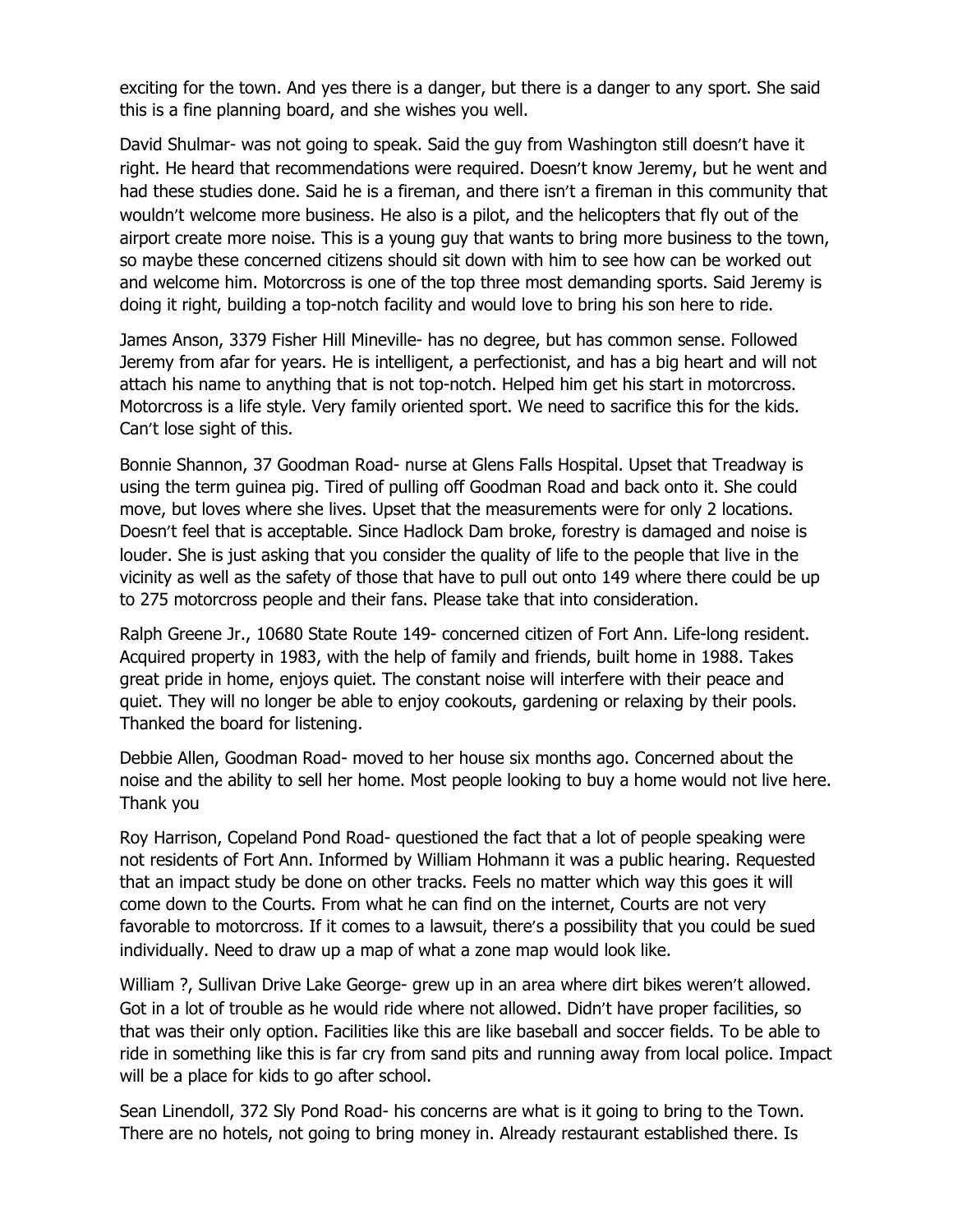Fort Ann the proper place? Why jeopardize the quality of life of Fort Ann for someone to have a business and bring in people from the outside. Not many people in Fort Ann that race AMA motorcycles. No foresight put into other businesses on 149. We have that chance to do that with this. Once this is approved, Applicant can do what he wants, and who is going to regulate him then.

Derrick Fleury, Ticonderoga- motorcross family, son races. Don't go on vacations, use motorcross for vacations. Use local restaurants and hotels. Keeps families close and teenagers out of trouble. Feels this will help our community.

Ralph Colb, 10602 State Route 149- concerned about effect on enjoyment of life and value of properties. Concurs with points that have been made. People that buy homes in Fort Ann are also creating jobs by hiring people to work on their homes. People will leave homes because they can't live in them and people will not build here. He has heard 2 completely different versions of how this will affect. He urges that this will be along marriage, let's not rush into this.

Dan Monahan, 10700 State Route 149- handed in a petition with 275 signatures. Lived on 149 for 25 years, in Fort Ann for 49 years. There is already a business on site, restaurant, golf course. Is this going to bring in any business? That's great that motorcross brings in a lot of business, but so do a lot of other sports. There are a couple tracks in Washington County now that people can go to. Believes that this is the Fort Ann planning board, and you represent us. Not against businesses, but this is going to be a noise issue and a nuisance. Spent out entire life purchasing homes, and now who is going to want to be at their homes. The state environment form is only in short form, it needs to be done in long form so if things need to be done, they will have to before it can pass. In closing, asked the board if this was going in next to their home, would they be ok with it.

Jon Lapper, Esq.- what is good about this site is distance from homes. People brought up sand pit and transfer station and airport. This isn't a residential neighborhood, it's a mixed residential area and that is what Fort Ann is. You don't have zoning, so people should expect that. Jeremy is a respectful guy who will run the restaurant very well and the track professionally. AMA track is something special. Hope board approves it. Will be positive thing for community.

Chairman Bedeaux- would like to table till next meeting. P eople that didn't speak, write your comments down and send them in. Would like the town engineer to review the stormwater and parking. Do not like the idea of parking on the grass, wants to see parking lot.

William Hohmann- would like the long form done, and would like the town engineer at the next meeting. And would like any other experts brought in that the town engineer sees fit.

Chairman Bedeaux- will be \$2,500 for the town engineer to review.

Jeff Meyer/Town Attorney- would like to see a DOT report done.

William Hohmann- would like DEC report that includes stormwater and endangered species.

William Hohmann made motion to table public hearing until next meeting on 7/25/2015. Seconded by Butch Barrett.